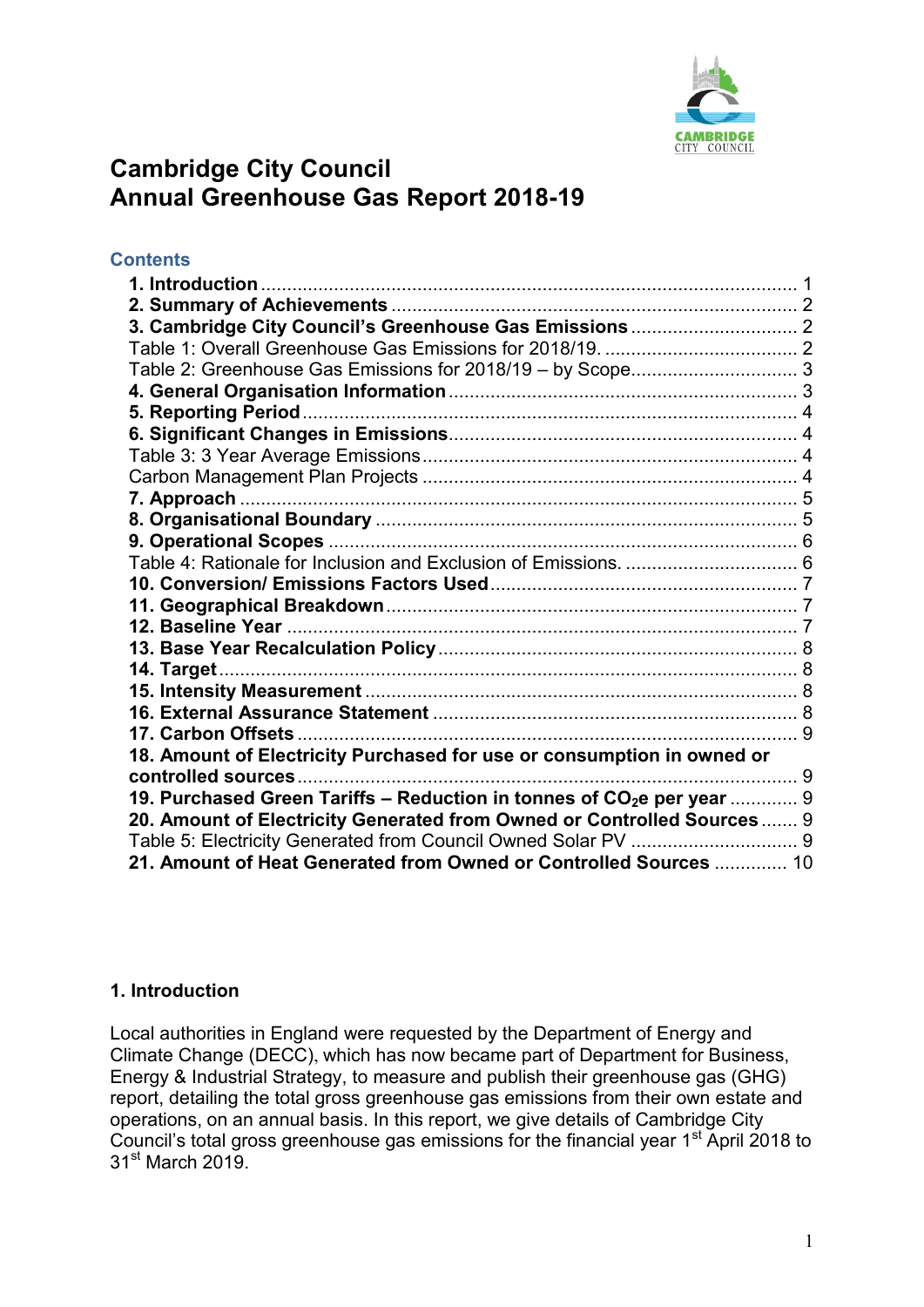

## <span id="page-1-0"></span>**2. Summary of Achievements**

The Council's total gross greenhouse gas emissions for the financial year 1<sup>st</sup> April 2018 to 31<sup>st</sup> March 2019 was 6,011 tonnes of carbon dioxide equivalent (tCO<sub>2</sub>e). This is a reduction in emissions of 2,030 tCO<sub>2</sub>e from the 2014/15 baseline when the emissions total was 8,041 tCO<sub>2</sub>e. Our emissions have therefore reduced a further 8.4% in 2018/19 from 2017/18 (emissions total was 6,564) and overall have reduced by 25.2% from the 2014/15 baseline.

The Council's Carbon Management Plan 2016-2021 was adopted in January 2016 and sets a target of reducing carbon emissions from the Council's estate and operations by 15% from 2014/15 levels by the end of 2020/21, with an aspiration to reduce emissions by 20% over this period. We will measure reductions in our energy usage and greenhouse gas emissions as a result of the activities detailed in the Carbon Management Plan against the 2014/15 baseline year emissions.

## <span id="page-1-1"></span>**3. Cambridge City Council's Greenhouse Gas Emissions**

|                                                                                                      | <b>GHG Emissions (tonnes CO2e)</b> |                 |         |         |         |
|------------------------------------------------------------------------------------------------------|------------------------------------|-----------------|---------|---------|---------|
| <b>Scopes</b>                                                                                        | 2014/15<br>(baseline<br>year)      | 2015/16         | 2016/17 | 2017/18 | 2018/19 |
| Scope 1                                                                                              | 2,749                              | 2,641           | 2,819   | 2,618   | 2,727   |
| Scope 2                                                                                              | 2,975                              | 2,597           | 2,080   | 1,678   | 1,254   |
| Scope 3                                                                                              | 2,317                              | 2,346           | 2,335   | 2,268   | 2,030   |
| <b>Total Gross</b><br><b>Emissions</b>                                                               | 8,041                              | 7,584           | 7,234   | 6,564   | 6,011   |
| <b>Intensity</b><br><b>Measurement</b><br>Tonnes of $CO2e$<br>per head of<br>population <sup>1</sup> | 0.0626                             | 0.0579          | 0.0549  | 0.0525  | 0.0478  |
| <b>Carbon Offsets</b>                                                                                |                                    | $\qquad \qquad$ |         |         |         |
| <b>Green Tariff</b>                                                                                  | 3,386                              | 2,821           | 2,588   | 2,002   | 1,601   |
| <b>Total Net</b><br><b>Emissions</b>                                                                 | 4,655                              | 4,763           | 4,646   | 4,562   | 4,410   |

<span id="page-1-2"></span>Table 1: Overall Greenhouse Gas Emissions for 2018/19.

 $\overline{a}$  $1$  Mid-year Population Estimate 2018 of 125,758 used for 2018/19.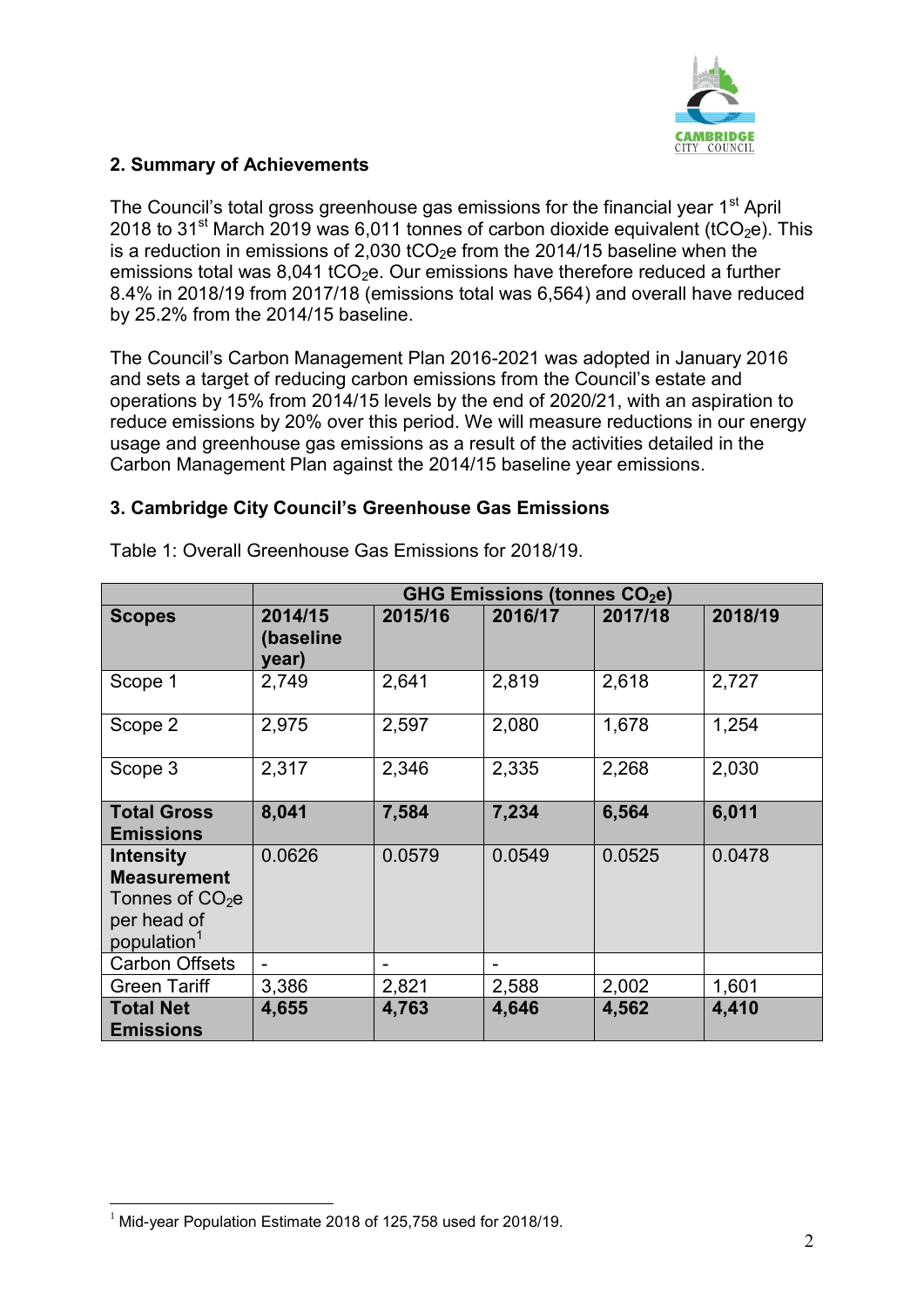

|                                                          | GHG Emissions (tonnes CO <sub>2</sub> e) |                          |                   |                |         |
|----------------------------------------------------------|------------------------------------------|--------------------------|-------------------|----------------|---------|
| <b>Scopes</b>                                            | 2014/15<br>(baseline<br>year)            | 2015/16                  | 2016/17           | 2017/18        | 2018/19 |
| Scope 1                                                  |                                          |                          |                   |                |         |
| Gas<br>Consumption                                       | 1,540                                    | 1,637                    | 1,544             | 1,303          | 1,347   |
| Owned<br>Transport                                       | 1,209                                    | 1,004                    | 1,275             | 1,315          | 1,379   |
| <b>Process</b><br><b>Emissions</b>                       |                                          | $\qquad \qquad -$        | $\qquad \qquad -$ | $\frac{1}{2}$  |         |
| Fugitive<br>Emissions                                    | $\overline{\phantom{0}}$                 | $\overline{\phantom{a}}$ | $\qquad \qquad -$ | $\blacksquare$ |         |
| <b>Total Scope 1</b>                                     | 2,749                                    | 2,641                    | 2,819             | 2,618          | 2,727   |
| Scope 2                                                  |                                          |                          |                   |                |         |
| Purchased<br>Electricity                                 | 2,975                                    | 2,597                    | 2,080             | 1,678          | 1,254   |
| <b>Total Scope 2</b>                                     | 2,975                                    | 2,597                    | 2,080             | 1,678          | 1,254   |
| Scope 3                                                  |                                          |                          |                   |                |         |
| <b>Business Travel</b>                                   | 52                                       | 57                       | 59                | 62             | 61      |
| Outsourced<br><b>Activities Gas &amp;</b><br>Electricity | 1,904                                    | 2,001                    | 2,012             | 1,985          | 1,819   |
| Transmission<br>and distribution<br>(T&D) losses         | 361                                      | 288                      | 264               | 221            | 150     |
| Employee<br>Commuting                                    | $\overline{a}$                           | $\blacksquare$           |                   |                |         |
| <b>Waste Disposal</b>                                    | $\blacksquare$                           | $\overline{\phantom{a}}$ | $\qquad \qquad -$ | $\blacksquare$ |         |
| <b>Total Scope 3</b>                                     | 2,317                                    | 2,346                    | 2,335             | 2,268          | 2,030   |
| <b>Total Gross</b><br><b>Emissions</b>                   | 8,041                                    | 7,584                    | 7,234             | 6,564          | 6,011   |

#### <span id="page-2-0"></span>Table 2: Greenhouse Gas Emissions for 2018/19 – by Scope.

## <span id="page-2-1"></span>**4. General Organisation Information**

 $\overline{a}$ 

Cambridge City Council is a district authority and is responsible for providing a wide range of services to people who live within the City of Cambridge, to people who visit the City, and to businesses and other organisations based in Cambridge including housing, refuse and recycling collections, licensing, planning and building control, Council Tax collection, and environmental health services. It currently serves a population of 125,758<sup>2</sup>; has 42 elected Members; and employed 785 members of staff as at 31 March 2019. Further information on the Council can be found on the

 $2$  Based on Office for National Statistics 2018 Mid-Year Population Estimates released June 2019: [www.ons.gov.uk/peoplepopulationandcommunity/populationandmigration/populationestimates/dataset](www.ons.gov.uk/peoplepopulationandcommunity/populationandmigration/populationestimates/datasets/populationestimatesforukenglandandwalesscotlandandnorthernireland) [s/populationestimatesforukenglandandwalesscotlandandnorthernireland.](www.ons.gov.uk/peoplepopulationandcommunity/populationandmigration/populationestimates/datasets/populationestimatesforukenglandandwalesscotlandandnorthernireland)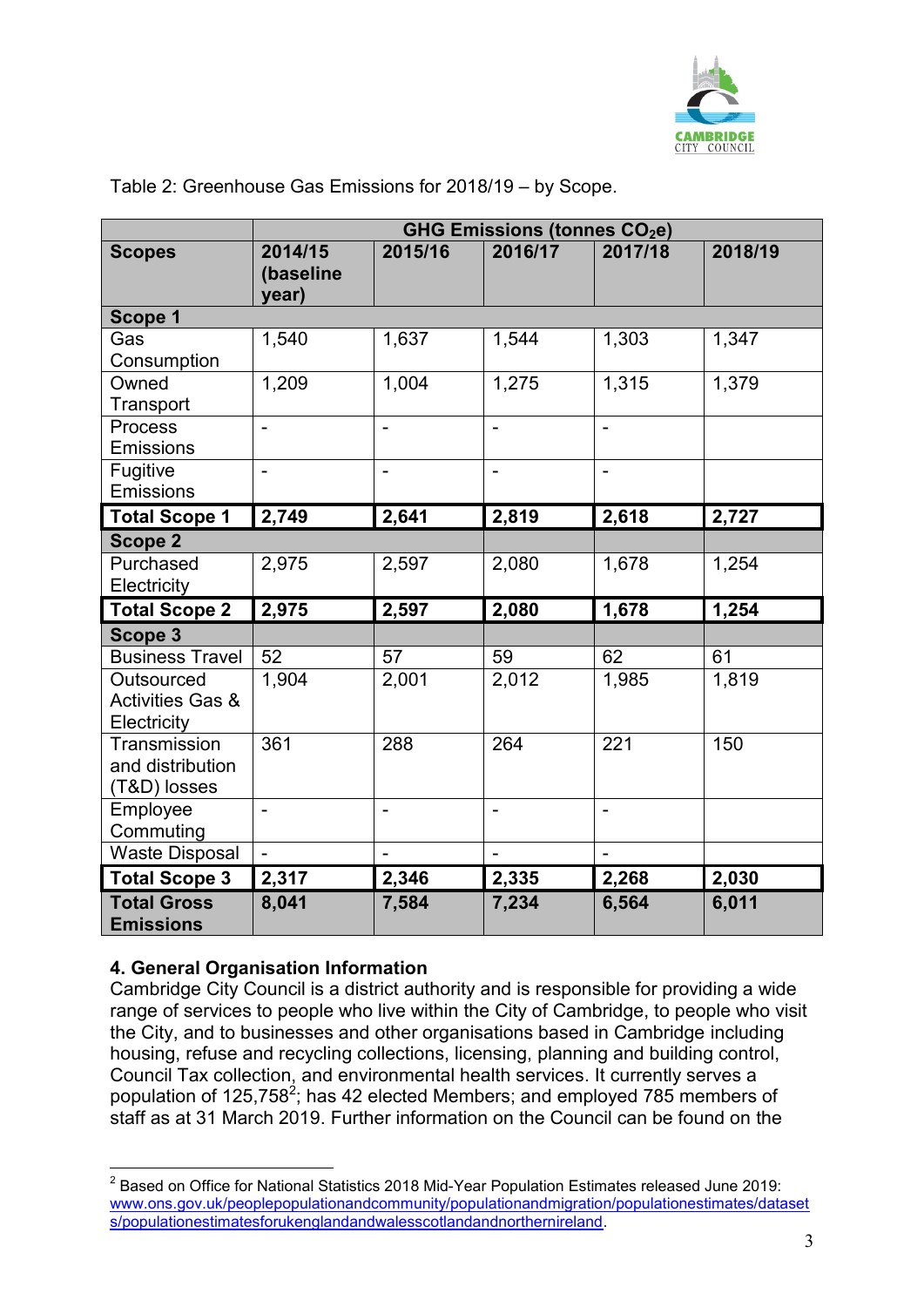

Council's [website](http://www.cambridge.gov.uk/) and within its [constitution,](https://www.cambridge.gov.uk/constitution) which sets out the responsibilities of the Council, its Members and its employees.

## <span id="page-3-0"></span>**5. Reporting Period**

1 April 2018 – 31 March 2019.

## <span id="page-3-1"></span>**6. Significant Changes in Emissions**

As detailed in Table 1, the Council's gross emissions for 2018/19 was 6,011 tonnes of carbon dioxide equivalent (tCO<sub>2</sub>e) which is a reduction in emissions of 2,030  $tCO<sub>2</sub>e$  from the 2014/15 baseline when the emissions total was 8,041 tCO<sub>2</sub>e. Our emissions have therefore reduced by 25.2% since the baseline year of 2014/15, 2 years ahead of the council's aspiration to reduce emissions by 20% by 2020/21.

The average of the last 3 years' emissions totals (2016/17, 2017/18 and 2018/19) is  $6,603$  tCO<sub>2</sub>e:

<span id="page-3-2"></span>Table 3: 3 Year Average Emissions

| Year           | tCO <sub>2</sub> e |
|----------------|--------------------|
| 2016/17        | 7,234              |
| 2017/18        | 6,564              |
| 2018/19        | 6,011              |
| 3 Year Average | 6,603              |

Last year's 3 year average figure was  $7,127$  tCO<sub>2</sub>e, which has reduced in 2018/19 to 6,603 tCO<sub>2</sub>e. This comparison of the average figure will reduce the impact of fluctuations in energy consumption due to factors such as a warm winter requiring less energy for heating and allow us to assess if the Council's emissions are reducing overall, over a longer time period.

This three year average figure will be used to compare with next year's 3 year average figure which will be calculated when next year's 2019/20 emissions total is compiled.

## <span id="page-3-3"></span>Carbon Management Plan Projects

4 energy reduction projects were delivered during 2017/18 as part of the Council's Carbon Management Plan 2016-2021, some of which were implemented part way through or towards the end of the 2017/18 financial year. The emission reductions from these projects will therefore be reflected in this year's 2018/19 emissions total:

- Abbey Leisure Complex: Solar thermal upgrade and upgrade of the hot water calorifiers has enabled more of the heat produced by the system to be utilised in the domestic hot water system in the centre, besides the heating of the swimming pool water – completed in July 2017.
- Abbey Leisure Complex: Upgrade and replacement of air handling unit with a new air plant circulation system and heat recovery technology will have significantly reduced gas and electricity consumption at the centre – completed in July 2017.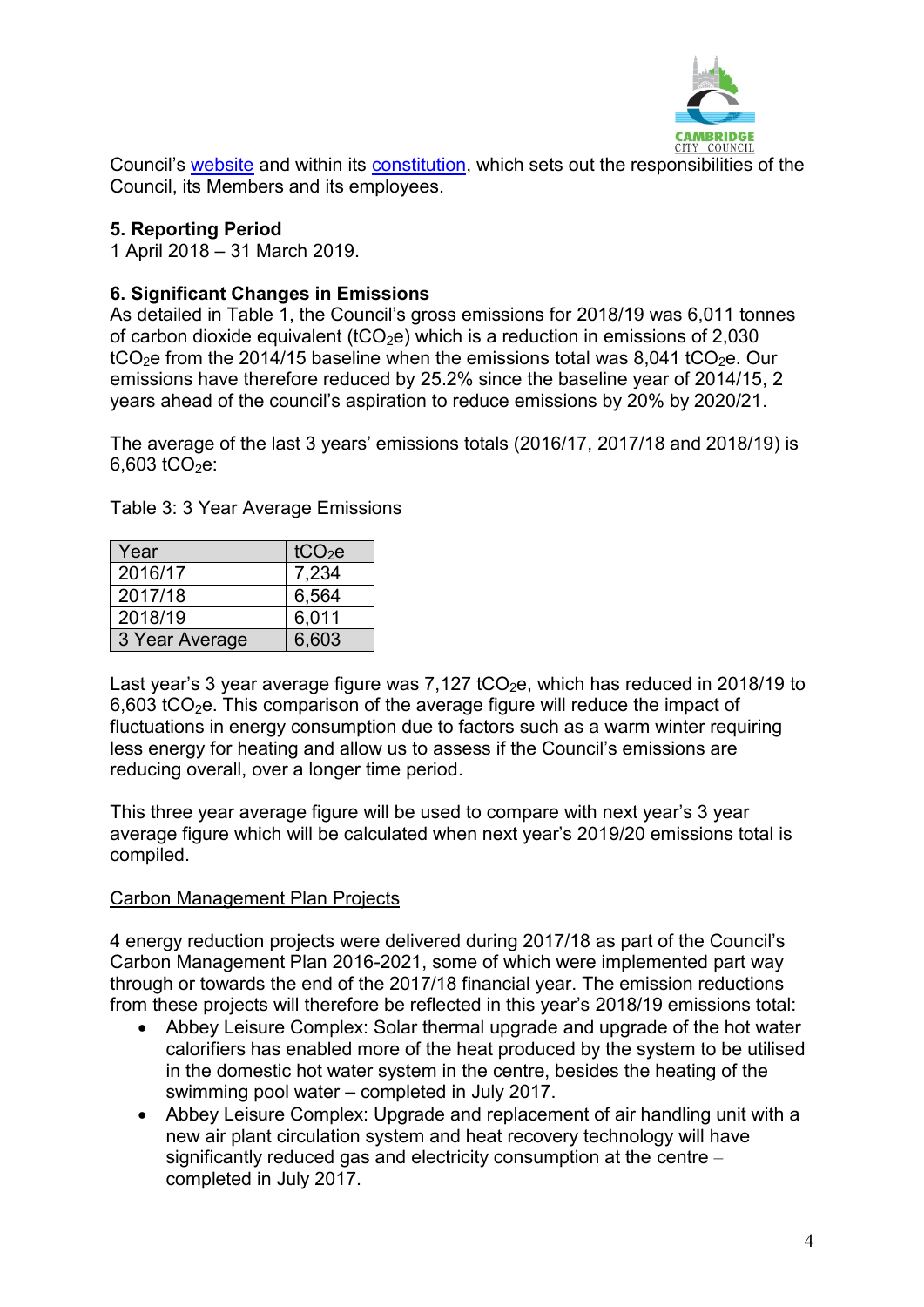

- School Court: The individual flat boilers were replaced by a communal boiler system which is much more energy efficient – completed in December 2017.
- Ditton Court: New heating and hot water boilers were fitted in each of the 27 flats. The communal areas are now heated by new, energy efficient domestic boilers – completed in July 2017.

The following carbon reduction projects were installed during 2018/19 and so will have contributed, in part, to the reduction in this year's emissions total:

- Mandela House: As part of a refurbishment of the building, the lighting was replaced with low energy LED light fittings and combined motion/ light sensors which turn the lights off when not required due to the light levels or occupancy.
- Mandela House: The building's boiler was upgraded to an energy efficient condensing boiler and pipework and valves were also insulated to reduce heat loss.
- Guildhall:
	- o The lighting was replaced with low energy LED and motion sensors.
	- o Replacement of roofing and additional insulation
	- o Warm air heating system improvements (mechanical works to improve the efficiency of the heating and hot water system)
	- o Building automation measures to increase the level of control over the heating systems, including installing a new Building Energy Management System (BEMS);
	- $\circ$  Insulation of pipework and valves in plant rooms to reduce heat loss;
	- o Secondary glazing in those rooms which do not already have it.
- Abbey Leisure Complex: The astroturf floodlights were replaced with energy efficient LED lighting, new control gear and timers to further increase the savings.

As a result of the Council's Office Accommodation Strategy, a number of sites have been removed from the council's ownership and therefore the council's GHG emissions during 201/19, including the closure of an admin building, a housing office and a large depot site with multiple, old buildings which has been re-located to a new, smaller site.

As the city's housing areas and population grows, new community centres have also been built and added to the council's GHG emissions calculations in 2017/18.

## <span id="page-4-0"></span>**7. Approach**

We have followed the [Government's guidance](https://www.gov.uk/measuring-and-reporting-environmental-impacts-guidance-for-businesses), published by Defra, on how to measure and report greenhouse gas emissions.

## <span id="page-4-1"></span>**8. Organisational Boundary**

We have defined our organisational boundary following the Financial Control approach. Further detail on which operations or activities have been included within our organisational boundary for the purposes of compiling this greenhouse gas report is provided under 'Operational Scope' below.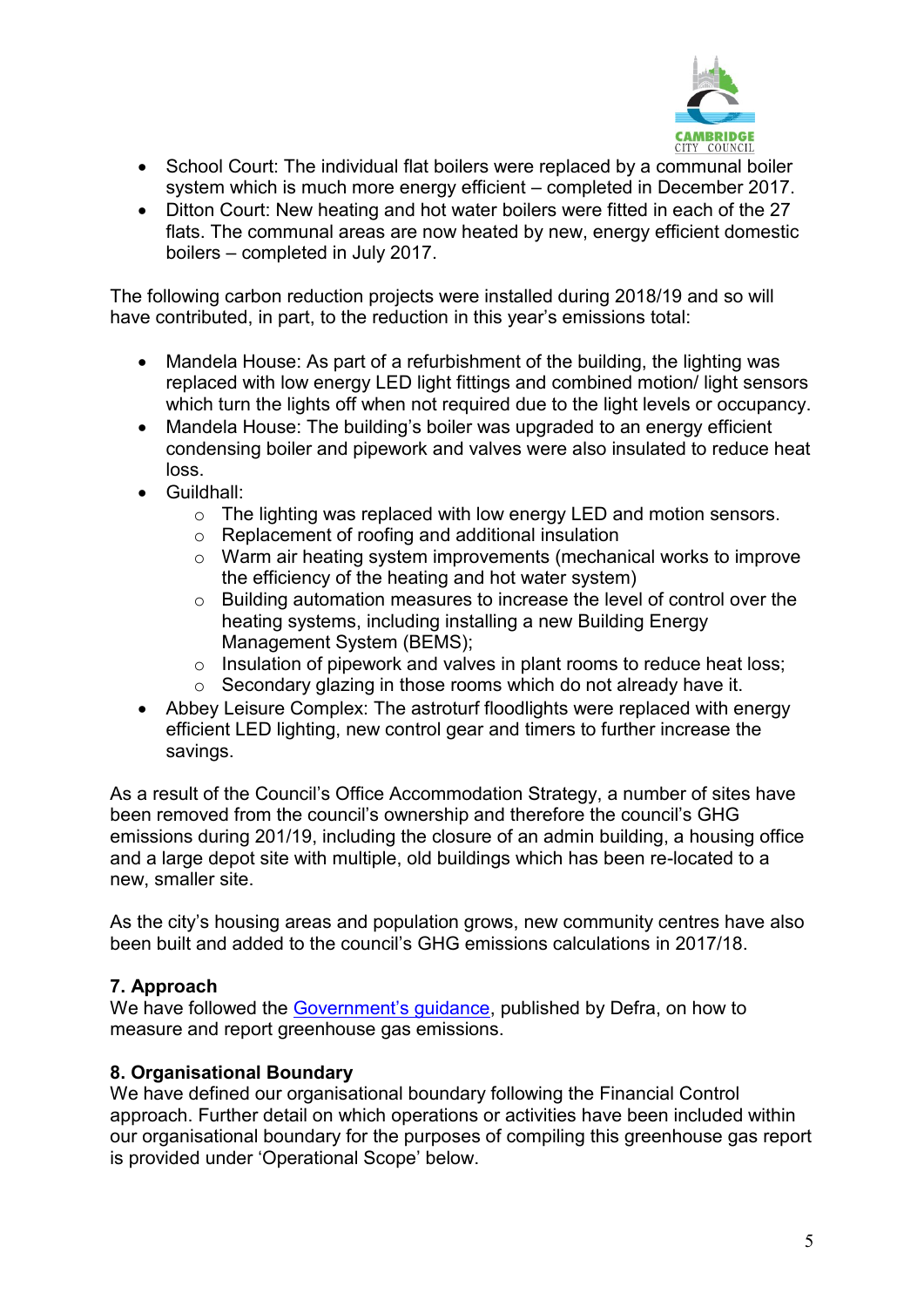

# <span id="page-5-0"></span>**9. Operational Scopes**

We have measured our Scope 1 and Scope 2 emissions for all properties and vehicles that we fully own and control. Our reported Scope 1 and 2 emissions also also include emissions from properties that we lease in from others, where the Council is delivering a service.

We have reported some of our Scope 3 emissions, depending on the availability of comprehensive and reliable data; and the extent to which Cambridge City Council has control over the operation/ activity in question. See the table below for details:

<span id="page-5-1"></span>Table 4: Rationale for Inclusion and Exclusion of Emissions.

| <b>Source of Emissions</b>                                                 | <b>Emissions</b><br>included in<br>our<br>reporting? | <b>Explanation for specific emissions</b><br>excluded from our reporting                                                                                                                                                                                                              |  |  |
|----------------------------------------------------------------------------|------------------------------------------------------|---------------------------------------------------------------------------------------------------------------------------------------------------------------------------------------------------------------------------------------------------------------------------------------|--|--|
| <b>Scope 1 (Direct)</b>                                                    |                                                      |                                                                                                                                                                                                                                                                                       |  |  |
| Gas consumption: in<br>buildings we fully own,<br>occupy and control       | Yes                                                  | This includes our office buildings,<br>community centres, car parks, sheltered<br>and temporary housing, Mill Road Depot<br>and crematorium (our leisure centres,<br>Corn Exchange and Parsons Court are<br>included as Scope 3 emissions because<br>they are Outsourced Activities). |  |  |
| Gas consumption: in<br>buildings we own and<br>lease out to others         | Partially                                            | We have only included emissions<br>arising from energy used in the<br>communal areas of some of the<br>buildings that we lease out (energy used<br>in communal areas is provided and paid<br>for by the Council). We do not have<br>access to data on energy used by our<br>tenants.  |  |  |
| Gas consumption: in<br>buildings we lease in<br>from others                | Yes                                                  |                                                                                                                                                                                                                                                                                       |  |  |
| Other fuel consumption<br>(in owned transport)                             | Yes                                                  |                                                                                                                                                                                                                                                                                       |  |  |
| <b>Process emissions</b>                                                   | <b>No</b>                                            | Not relevant                                                                                                                                                                                                                                                                          |  |  |
| <b>Fugitive emissions</b><br>(from air conditioning<br>units)              | <b>No</b>                                            | Excluded due to the time it would take to<br>collect data.                                                                                                                                                                                                                            |  |  |
| <b>Scope 2 (Energy Indirect)</b>                                           |                                                      |                                                                                                                                                                                                                                                                                       |  |  |
| Purchased electricity: in<br>buildings we fully own,<br>occupy and control | Yes                                                  | This includes our office buildings,<br>community centres, car parks, sheltered<br>and temporary housing, Mill Road Depot<br>and crematorium (our leisure centres,<br>Corn Exchange and Parsons Court are<br>included as Scope 3 emissions because<br>they are Outsourced Activities). |  |  |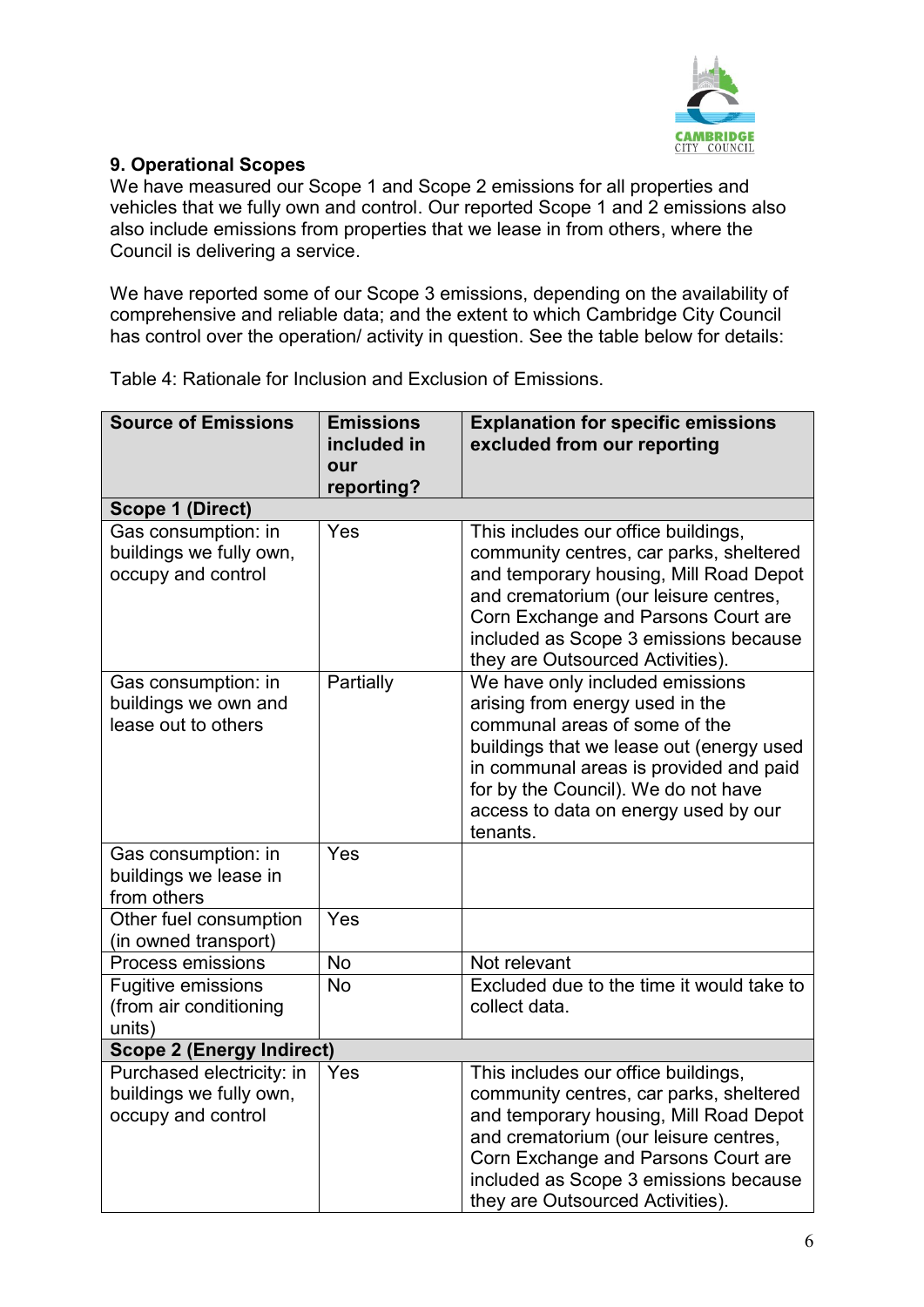

| <b>Source of Emissions</b>                                               | <b>Emissions</b><br>included in<br>our<br>reporting? | <b>Explanation for specific emissions</b><br>excluded from our reporting                                                                                                                                                                                                             |
|--------------------------------------------------------------------------|------------------------------------------------------|--------------------------------------------------------------------------------------------------------------------------------------------------------------------------------------------------------------------------------------------------------------------------------------|
| Purchased electricity: in<br>buildings we own and<br>lease out to others | Partially                                            | We have only included emissions<br>arising from energy used in the<br>communal areas of some of the<br>buildings that we lease out (energy used<br>in communal areas is provided and paid<br>for by the Council). We do not have<br>access to data on energy used by our<br>tenants. |
| Purchased electricity: in<br>buildings we lease in<br>from others        | Yes                                                  |                                                                                                                                                                                                                                                                                      |
| <b>Scope 3 (Other Indirect)</b>                                          |                                                      |                                                                                                                                                                                                                                                                                      |
| <b>Purchased materials</b><br>and fuels                                  | <b>No</b>                                            | Excluded due to time/ cost of data<br>collection.                                                                                                                                                                                                                                    |
| <b>Business travel</b>                                                   | Yes                                                  |                                                                                                                                                                                                                                                                                      |
| Commuter travel                                                          | <b>No</b>                                            | Excluded due to time/ cost of data<br>collection.                                                                                                                                                                                                                                    |
| Waste disposal                                                           | <b>No</b>                                            | Excluded due to time/ cost of data<br>collection.                                                                                                                                                                                                                                    |
| Water usage                                                              | <b>No</b>                                            | Excluded due to time/ cost of data<br>collection.                                                                                                                                                                                                                                    |
| <b>Outsourced activities</b>                                             | Partially                                            | Included: Management of leisure sites &<br>swimming pools <sup>1</sup> ; Corn Exchange and<br>Parsons Court - as managed by<br>Cambridge Live.                                                                                                                                       |

<sup>1</sup> We share management & maintenance responsibility for our leisure sites & swimming pools with the appointed contractor.

## <span id="page-6-0"></span>**10. Conversion/ Emissions Factors Used**

The emissions factors used to calculate the emissions in this Greenhouse Gas Report are those provided by BEIS (Department for Business, Energy & Industrial Strategy) and Defra (Department for Environment Food & Rural Affairs) titled: 'UK Government GHG Conversion Factors for Company Reporting' which is available at: [www.gov.uk/government/publications/greenhouse-gas-reporting-conversion-factors-](http://www.gov.uk/government/publications/greenhouse-gas-reporting-conversion-factors-2019)[2019](http://www.gov.uk/government/publications/greenhouse-gas-reporting-conversion-factors-2019)

#### <span id="page-6-1"></span>**11. Geographical Breakdown**

All of our operations and activities are carried out in the UK.

#### <span id="page-6-2"></span>**12. Baseline Year**

Our baseline year is 1<sup>st</sup> April 2014 to 31<sup>st</sup> March 2015.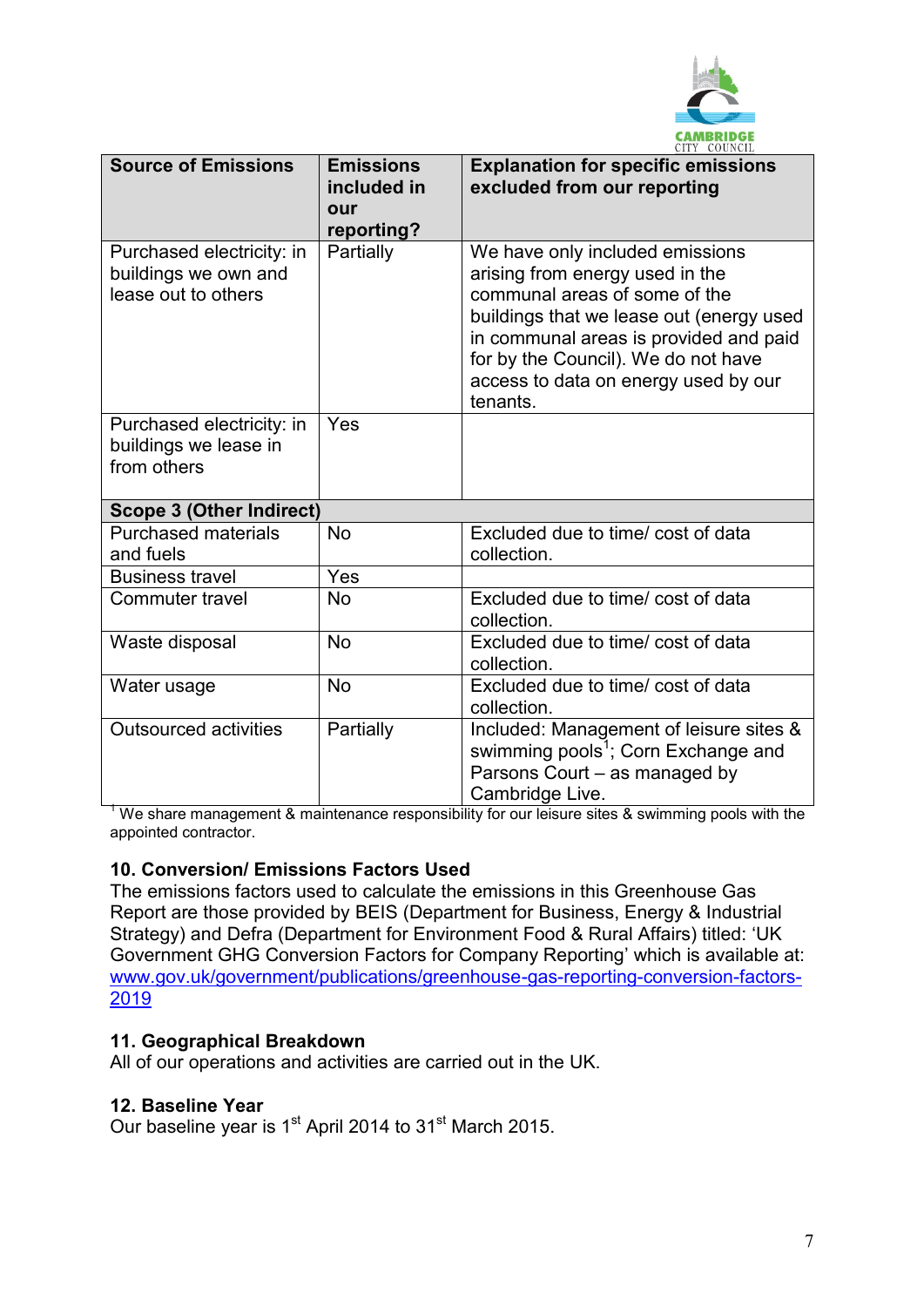

# <span id="page-7-0"></span>**13. Base Year Recalculation Policy**

In establishing our base year recalculation policy, we have closely followed advice given in the [Government's guidance](https://www.gov.uk/government/uploads/system/uploads/attachment_data/file/206392/pb13944-env-reporting-guidance.pdf) on how to measure and report greenhouse gas emissions.

Should the Council **in-source or acquire** a facility or emission source from another party, then we will recalculate our base year emissions provided that:

- The facility or emission source in question was operational during our base year (2014/15); *and*
- We had not accounted for the emissions from this facility or emission source when we first established our base year emissions; *and*
- The emissions from the in-sourced or acquired emission source equate to more than 1% of our original base year emissions.

Should the Council **outsource** a facility or emission source to another party, we will *not* recalculate our base year emissions but we will instead report the emissions arising from the outsourced facility or activity as part of our Scope 3 emissions, provided that:

- We are able to source comprehensive and accurate data on emissions arising from the facility/ activity from the party to which the facility/ activity has been outsourced; *and*
- The emissions from the outsourced facility or activity equate to more than 1% of our original base year emissions.

Should we discover errors in the energy and fuel consumption data that we used to calculate our base year emissions, we will recalculate our base year emissions using revised/ amended data in order to correct the errors.

In all other circumstances, we will not recalculate our base year emissions, unless this is specifically required or advised in relevant guidance.

# <span id="page-7-1"></span>**14. Target**

In the Council's Carbon Management Plan 2016-21 we have set a target of reducing carbon emissions from the Council's estate and operations by 15% from 2014/15 levels by the end of 2020/21 with an aspiration to reduce emissions by 20% over this period.

# <span id="page-7-2"></span>**15. Intensity Measurement**

We have included an intensity ratio of 'tonnes of  $CO<sub>2</sub>e$  per resident of Cambridge City', which is based on mid-year population statistics, produced in June 2019, because the Council exists to deliver services for the people of Cambridge City. Full dataset:

[www.ons.gov.uk/peoplepopulationandcommunity/populationandmigration/population](http://www.ons.gov.uk/peoplepopulationandcommunity/populationandmigration/populationestimates/datasets/populationestimatesforukenglandandwalesscotlandandnorthernireland) [estimates/datasets/populationestimatesforukenglandandwalesscotlandandnorthernire](http://www.ons.gov.uk/peoplepopulationandcommunity/populationandmigration/populationestimates/datasets/populationestimatesforukenglandandwalesscotlandandnorthernireland) [land.](http://www.ons.gov.uk/peoplepopulationandcommunity/populationandmigration/populationestimates/datasets/populationestimatesforukenglandandwalesscotlandandnorthernireland)

# <span id="page-7-3"></span>**16. External Assurance Statement**

In August 2015 the Building Energy Manager from the University of Cambridge assessed the approach and methodology we have followed when compiling this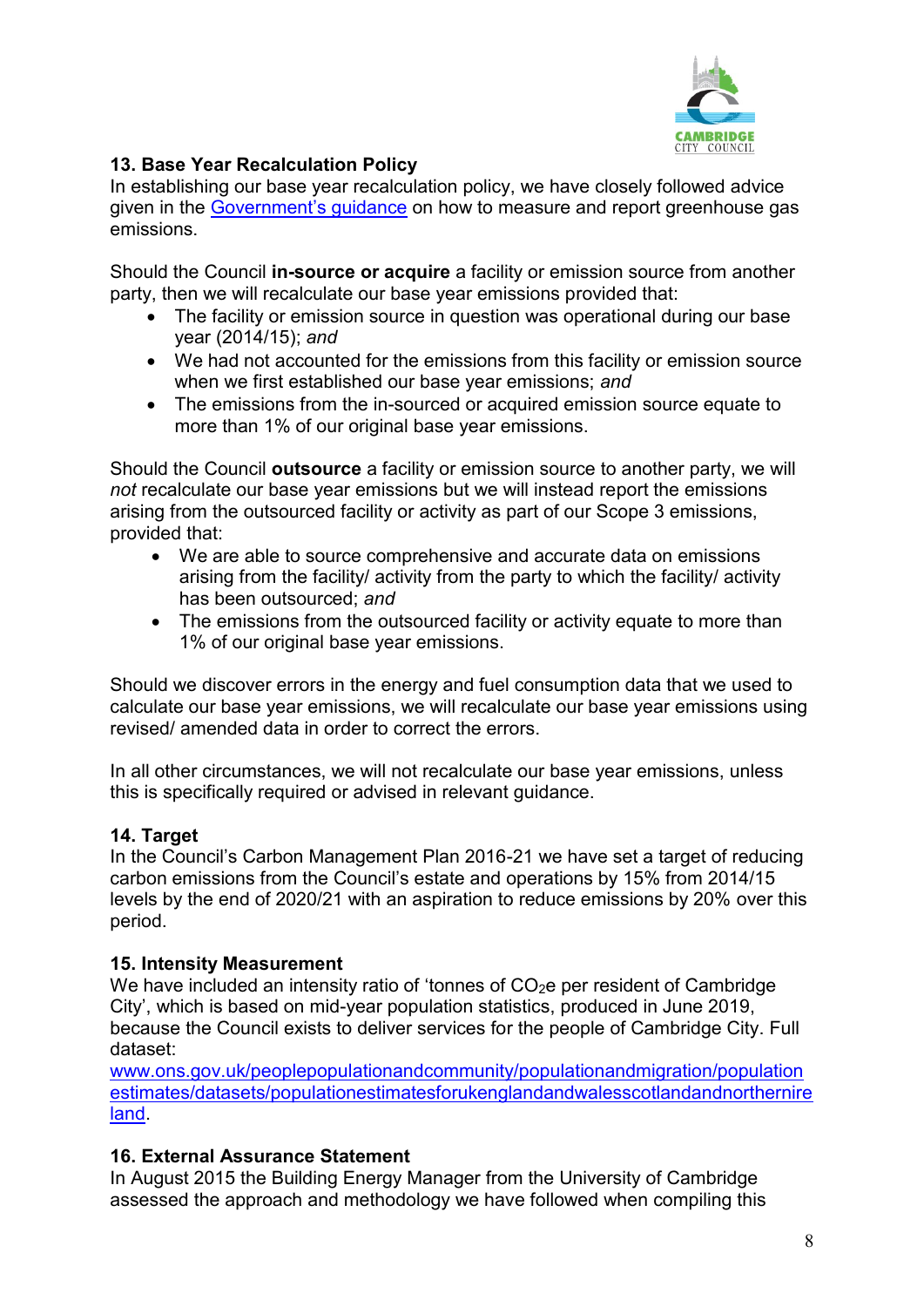

Greenhouse Gas Report, and confirmed that our approach is robust and fit for purpose.

We have carried out our own internal checks to ensure that the data used to compile this report is accurate in the form of an assessment of the data collection process and the carbon emissions calculations by a member of Greater Cambridge Shared Internal Audit team in July 2019.

## <span id="page-8-0"></span>**17. Carbon Offsets**

We have not purchased any carbon credits.

#### <span id="page-8-1"></span>**18. Amount of Electricity Purchased for use or consumption in owned or controlled sources**

6,228 MWh

#### <span id="page-8-2"></span>**19. Purchased Green Tariffs – Reduction in tonnes of CO2e per year**

From October 2016, the council signed up to Total Gas and Power's Pure Green energy tariff. The energy under the Pure Green Energy tariff comes from 100% renewable sources, which includes solar, wind and hydro/wave energy. This tariff is applied to all of the council's electricity meters (except outsourced sites – other than Parkside Pool, Corn Exchange and Parsons Court - which are included because they are on the council's energy contract).

The amount of  $CO<sub>2</sub>$  saved in 2018/19 as a result of the council's green tariff is 1,601 tonnes  $CO<sub>2</sub>$ 

The GHG report only collates gross emissions (totals for Scope 1, Scope 2 and Scope 3) and so although we can report the amount of electricity we have used on a green tariff, the net emissions are not used.

#### <span id="page-8-3"></span>**20. Amount of Electricity Generated from Owned or Controlled Sources**

In 2018/19 the Council owned 5 solar photovoltaic (PV) systems which are 'on-site' at council owned buildings where it provides services:

| <b>Site</b>                           | <b>Generated in</b><br>2018/19 (kWh) | <b>Exported 50%</b><br>deemed (kWh) |
|---------------------------------------|--------------------------------------|-------------------------------------|
| 1. Buchan Street Neighbourhood Centre | 9,326                                | 4,305                               |
| 2. Brandon Court                      | 23,202                               | 11,321                              |
| 3. New Street Hostel                  | 765                                  | 393                                 |
| 4. Cherry Hinton Village Centre       | 10,850                               | 5,425                               |
| <b>TOTAL:</b>                         | 44,811                               | 22,405                              |

<span id="page-8-4"></span>Table 5: Electricity Generated from Council Owned Solar PV

Since none of the systems have export meters installed, it is not possible for us to include the amount of own generated renewable electricity exported to the grid in this GHG Report.